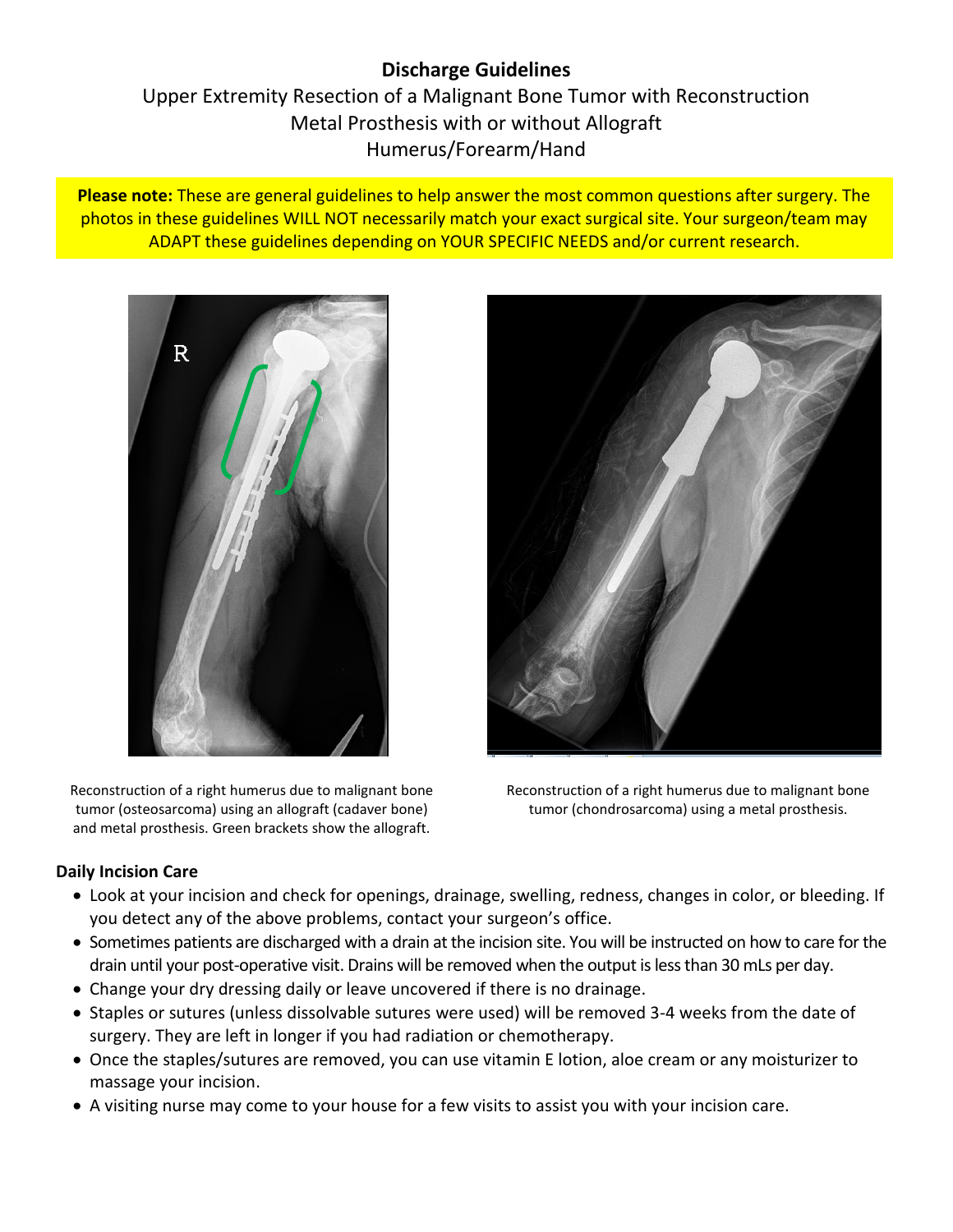# **Activity**

\*These tips are simply guidelines. Your activity level will vary depending on a number of factors including the size and location of your incision, whether you have had chemotherapy or radiation, and whether you have had a muscle flap or skin graft.\*

- You will be discharged wearing an abduction brace for about 6-8 weeks after surgery. Your shoulder and upper arm must remain at your side for this time frame. You may range your elbow, wrists and fingers.
- Do not lift or carry heavy objects with the involved arm.
- Avoid hot tubs and saunas, especially if you have had radiation therapy. The heat could damage the skin in the treatment area.
- We advise that you not participate in contact sports at any time after your surgery. Choosing to do so would put you at a high risk of wearing out and/or fracturing your bone implant. Low impact, non-contact sports are allowed once your bones have sufficiently healed and you receive clearance from your surgeon.
- Return to driving varies by patient. You MUST be off narcotics. It is always best to resume driving after discussion with your surgeon. You CAN NOT drive while wearing a cast or an abduction brace.
- You may return to work or school if you limit activities involving the arm/hand that has been operated on.

#### **Diet**

- Your appetite may be less than normal after surgery.
- Incorporate proteins and plenty of fluids into your diet, both of which will aid in the healing process.
- If you are taking narcotics, you should take some type of laxative to prevent opioid-induced constipation.
- Adding supplemental drinks (e.g. Ensure, Boost, and Carnation Instant Breakfast) to your diet will be beneficial if you have lost weight due to chemotherapy or radiation.
- Chemotherapy compounded by the effects of surgery may cause some stomach irritation during your recovery period. Take anti-nausea medications as directed by your surgeon or nurse practitioner. Replacing large meals with several smaller meals spread throughout the day may also be helpful.

#### **Medication**

- Continue taking your regular medications. If you take Coumadin or other direct oral anticoagulation medication, you will be instructed when to resume your normal dose.
- Due to the nature of the surgery, you will have a heightened risk of infection during your recovery period. Your surgeon may prescribe an oral antibiotic (x1 month).
- If necessary, take prescribed pain medication (narcotics) as directed.
- DO NOT drink alcohol or drive while taking narcotic pain medication.
- If you are taking narcotics, you should take some type of laxative to prevent opioid-induced constipation.
- Sometimes your surgeon may prescribe an aspirin or other blood thinner to prevent clots due to the complexity of your upper extremity reconstruction.

#### **Pain**

- Your surgical team understands that you will experience different levels and types of pain following your surgery. You will be prescribed a narcotic, if you wish. Some patients decline a narcotic due to the current opioid crisis and request milder pain medications (tramadol), and/or just take Tylenol alternating with anti-inflammatory medications (Advil, Motrin, Aleve), if tolerated. When we prescribe narcotics, we must do so per current state and federal regulations, which includes a narcotic contract.
- Because of the current focus on opioid addiction, we recommend a multitude of cognitive behavioral techniques, such as imagery, mindfulness, psychotherapy, deep breathing exercises, virtual reality for distraction, journaling, video games, TENS unit (muscle stimulators that can be used at home) and all other integrative care therapies (physical therapy, acupuncture, chiropractic, massage, lymphedema treatment, reiki).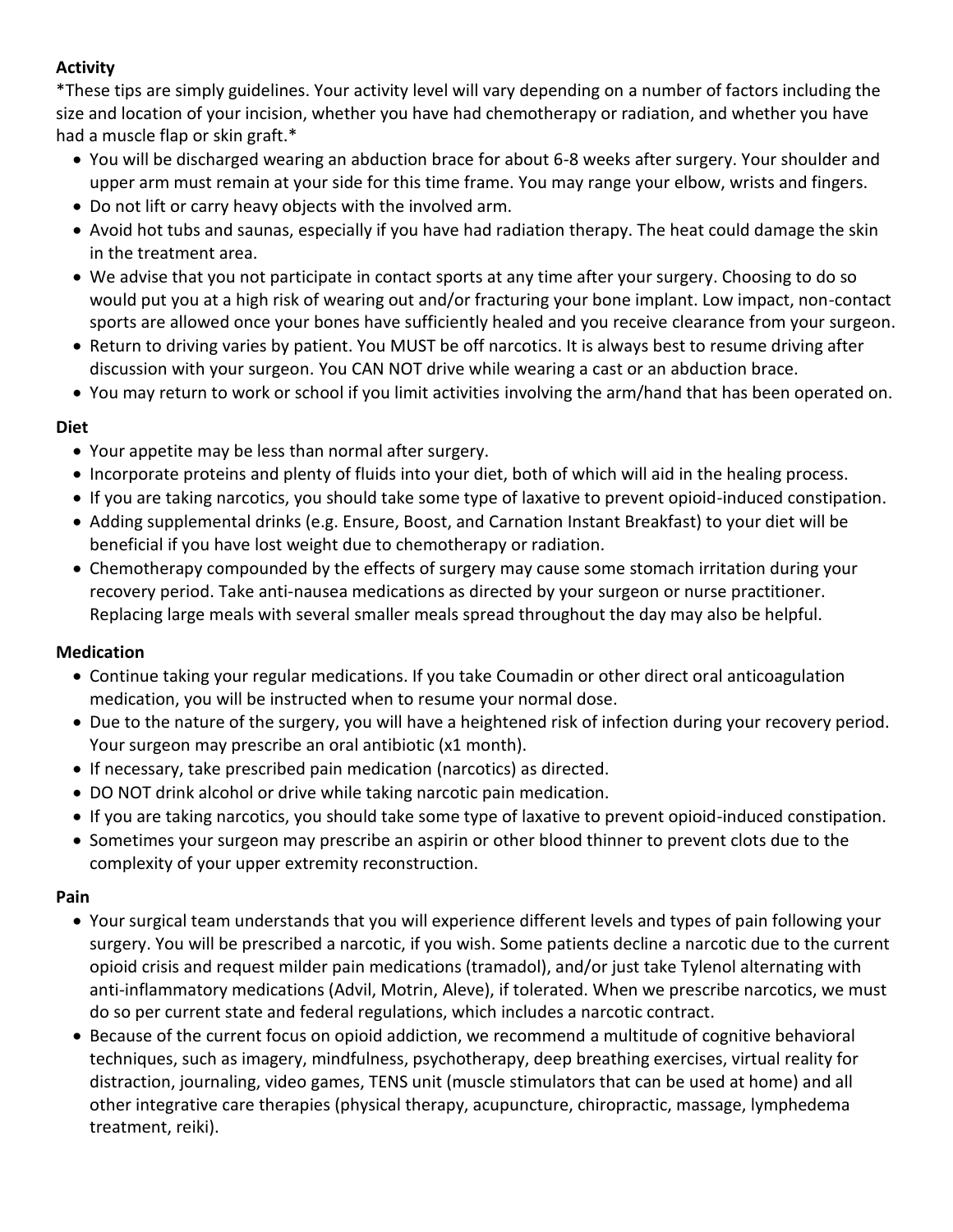## **Common Problems**

- It is normal to feel tired after you are discharged.
- If you experience pain and/or swelling, try elevating the site for relief or apply ice use caution not to leave on more than 20 minutes to prevent frost burn.
- If you develop a firm lump in the incisional area, and your overlying skin looks black and blue, you may have developed a postoperative hematoma (blood collection at the operative site where the mass was removed). Notify your surgeon's office.
- Your arm may seem heavy after surgery. This is due to your muscle weakness. Your strength and ability to control your arm will increase over time.
- You may experience numbness at your incision site. This is normal and usually decreases in time.
- If you have had chemotherapy and are experiencing anything unusual that could be a sign of infection such as a high temperature, cough, sore throat, mouth sores, skin rashes, chills or sweating, call your surgeon or nurse practitioner IMMEDIATELY. Chemotherapy can weaken your immune system for a period of time, so any of these symptoms could become dangerous if they are not treated quickly.
- If you have had radiation therapy, the area of skin treated (radiation field) may feel dry, hard and itchy. The skin in this area may also darken and/or peel. These symptoms should lessen within a few weeks of stopping radiation treatments. Do not scrub or use soap on the affected area. Avoid exposing the treated area to direct sunlight. When going outdoors, be sure to use a sunscreen with the highest UV protection. These precautions will help your skin heal more quickly.
- Lymphedema is chronic swelling caused by a build-up of fluid that occurs when the lymphatic system is faulty or damaged. Tumor resection, especially following radiation, can cause lymphedema. Please refer to our patient guide: *Lymphedema – What you Need to Know* (www.massgeneral.org/orthooncology/lymphedma).
- For constipation (not being able to move your bowels), drink plenty of water and non-carbonated fluids, and eat foods that are high in fiber (e.g. bran, prunes, fruit, whole wheat breads). There are numerous over-the-counter medications available to help relieve constipation such as Dulcolax, Magnesium Citrate, or Miralax. Ask your local pharmacist to assist you in finding one that is right for you.
- If you smoked cigarettes before the surgery, DO NOT START SMOKING AGAIN! Smoking (the nicotine) causes constriction of blood vessels preventing adequate blood flow to the operative area and can delay healing. If you need assistance with this, please contact the MGH Quit Smoking Service at 617-726-7443.

#### **Returning to Work/School**

- The length of disability following surgery varies depending on the type of work you do. You may return to school or a sedentary type job much earlier than you would return to a job requiring physical labor.
- You should give yourself AT LEAST 3-6 months to recover before thinking about going back to work/school. Everyone responds differently, but most require this time for extensive physical therapy. Then, if you follow the activity guidelines given by your surgeon, you can return to work/school when you feel ready.
- In general, we recommend patients refrain from lifting or pushing heavy objects, and no excessive bending and prolonged sitting, standing, walking, and climbing until healed and strength has returned.
- Disability forms will be completed at your preoperative visit or as soon as they arrive at our office. All patient portions of the form MUST BE completed and signed by you the patient.
- Handicap placard applications will be completed if necessary. Forms can be obtained by the Registry of Motor Vehicles and then mailed to our office.

# **Preventing Infection**

 Prior to any dental work, you must take an antibiotic to protect against infection. We will give you a letter outlining the appropriate antibiotic for you.